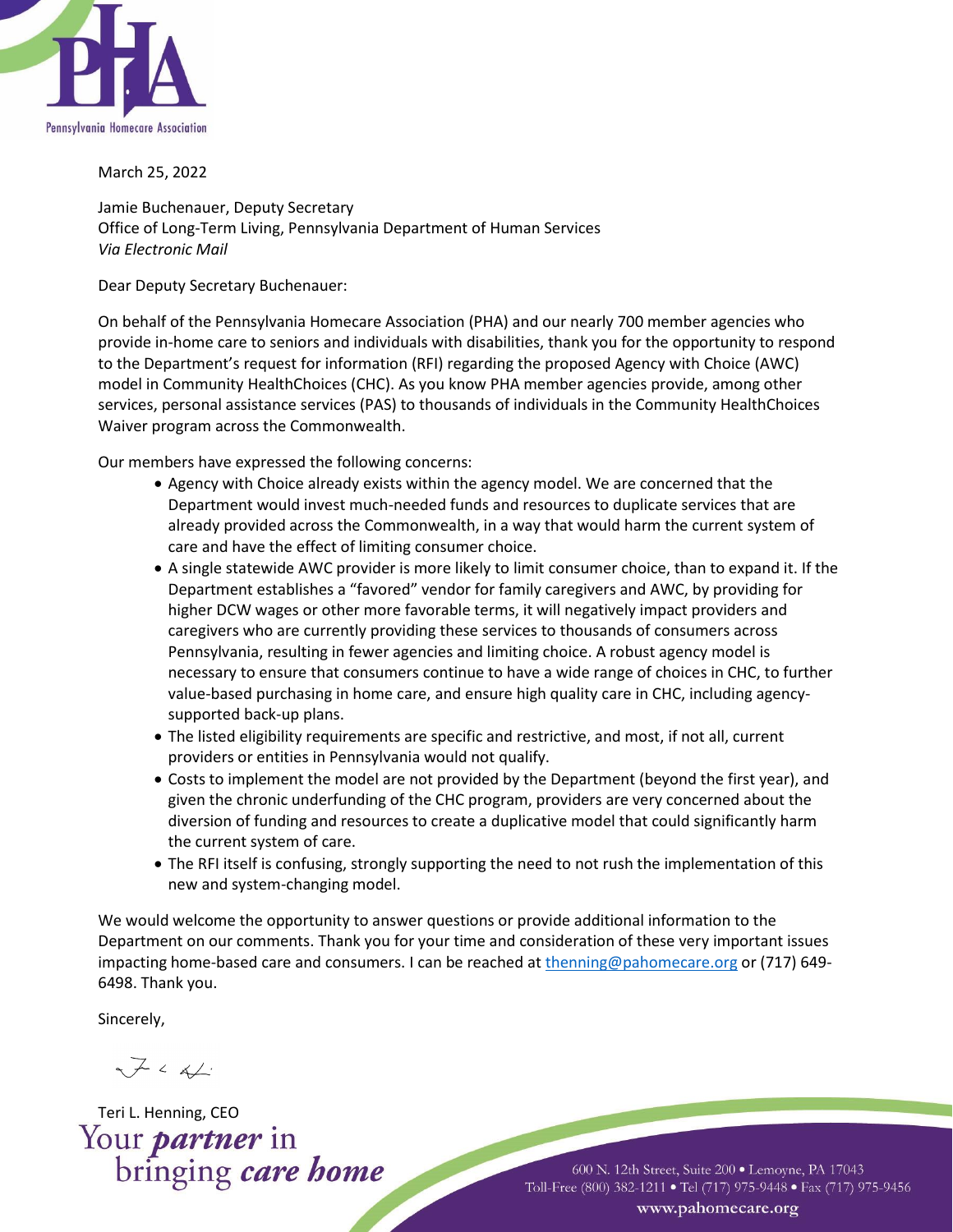PHA Comments on DHS Agency With Choice (AWC) Request for Information (RFI)

DHS has identified the following objectives for AWC in CHC.

**Increasing the opportunity for participant choice and self-direction.** For the reasons set forth below, AWC seems more likely to have the opposite effect.

**Improving the efficiency and consistency of service to participants.** It is not clear how AWC would do this differently or better than current model, with significantly increased costs and likely consumer confusion.

**Identifying options for quality improvement strategies and process improvement.** There is no need for AWC to do this. This is already a primary focus of CHC, with Value-Based Purchasing (VBP) just getting started.

**Strengthening the Department's capacity to produce and analyze benchmark statistics to support state and federal monitoring of progress towards the goals of participant choice and self-determination.** It is not clear how AWC, as described, would support this. The only way this works in the way it is described is if current consumers working with agencies switch to the AWC Model, which would, necessarily, negatively impact agencies currently working with family/friend caregivers and limit consumer choice.

PHA respectfully suggests that DHS can and should focus funding, efforts and Department support to improve the CHC models that already exist. As mentioned above, VBP is just getting started in CHC. Chronic underfunding has severely impacted the ability of providers to employ a sufficient number of caregivers and provide quality care to all consumers who need it. Electronic Visit Verification (EVV) continues to create challenges for providers across Pennsylvania, and EVV implementation for home health begins on 1/1/23. The provider community needs support, and DHS should not divert time, energy, resources and funding to develop and implement a new model that already exists across Pennsylvania.

## Agency with Choice Already Exists

AWC already exists in Pennsylvania. Agencies across Pennsylvania employ individuals who provide care to family members and friends, ensuring regulatory compliance and overseeing the provision of services to consumers. They conduct and pay for background checks, training, health screening, workers' compensation, insurance, PPE, overtime, and more. During the COVID-19 public health emergency, many individuals in the participant-directed model struggled to find back up coverage, and a significant number moved to the agency model for additional support and assistance. The RFI describes a model that would be duplicative and costly, with no clear additional benefits to consumers.

## Protecting Consumer Choice

We are concerned that the selection of one statewide AWC vendor will significantly limit consumer choice. The Department states a goal of tracking data for enhanced accountability and quality control, but data tracking and quality are already a focus in